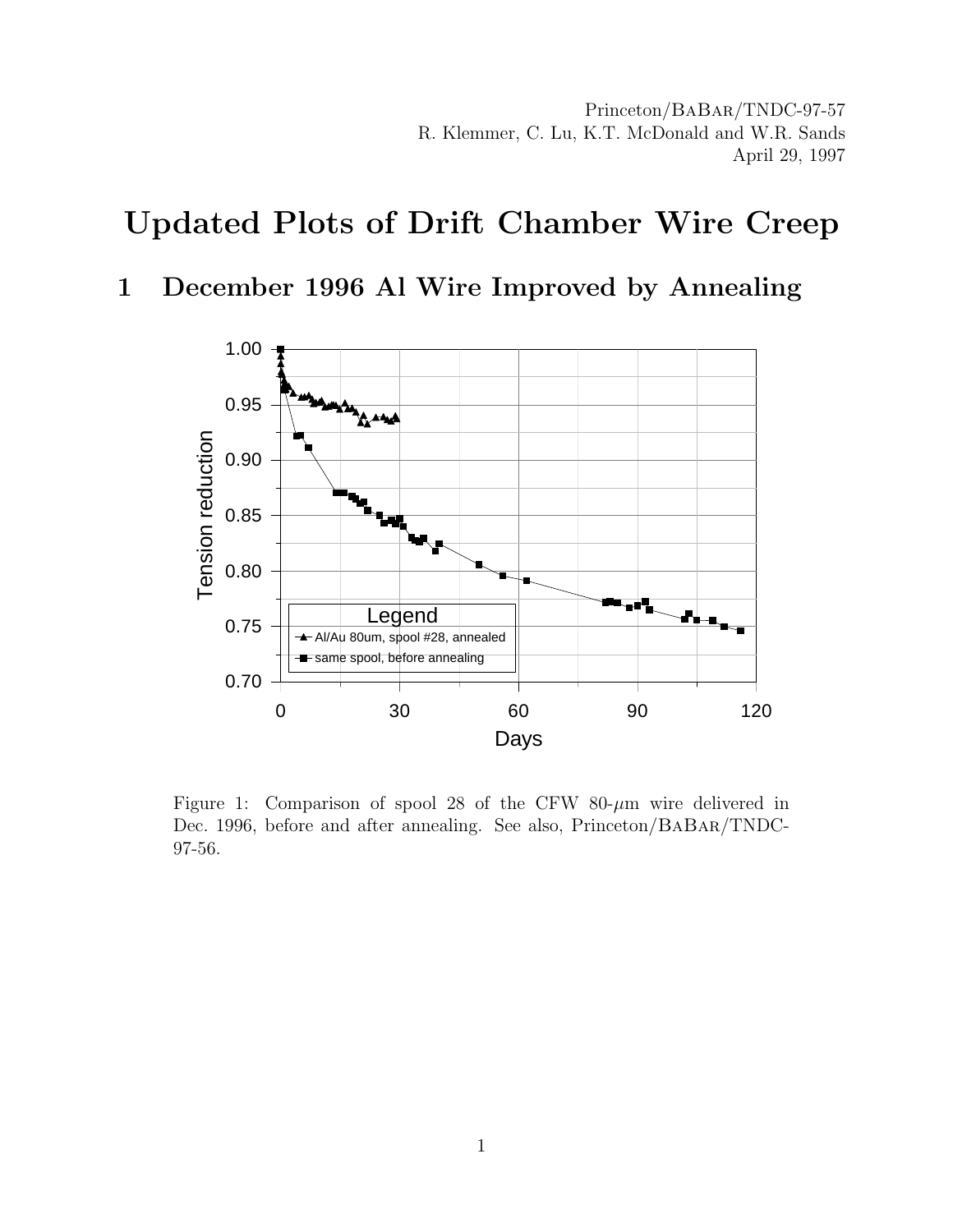## 2 Older Wire Shows Knee at 100-120 Days



Figure 2: CFW samples purchased in March 1996.



Figure 3: CFW samples purchased in Summer 1995.